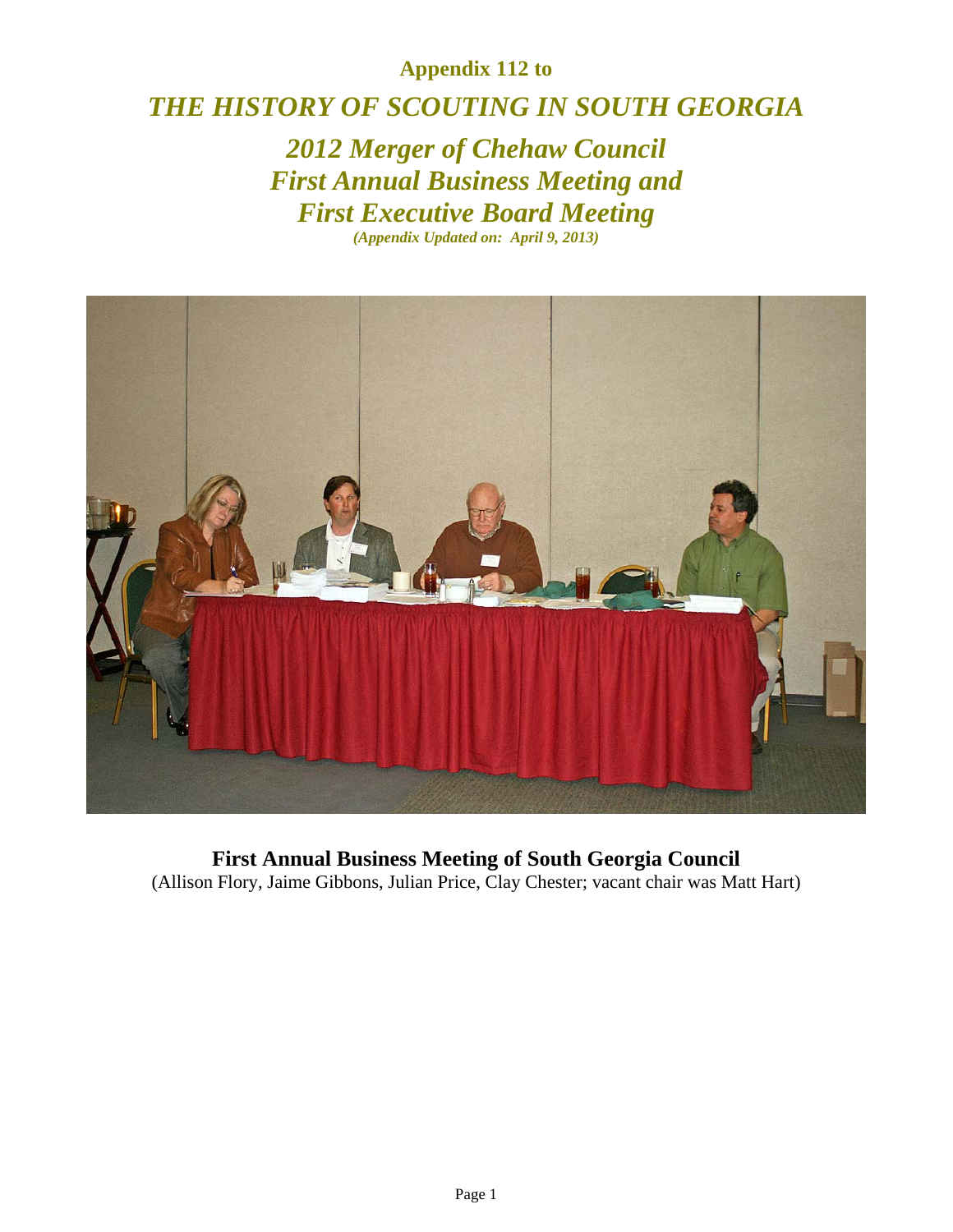

**Professional staff members who attended the founding meeting of South Georgia Council**  (Roland McCarthy, Linda Miller, Matt Hart, Allison Flory)